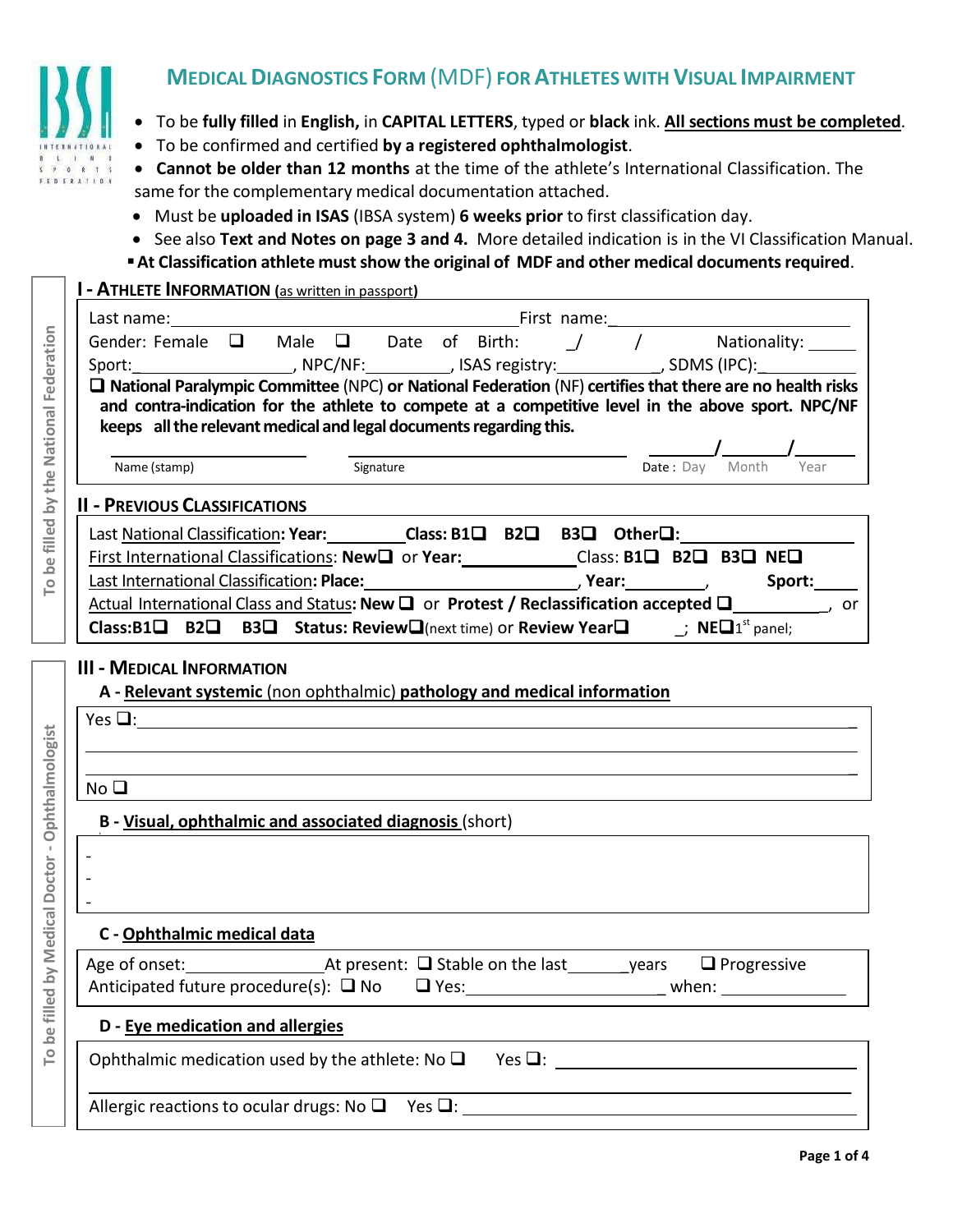To be filled by Medical Doctor - Ophthalmologist

|                                                                                                                                                                                                                                                                                                      |                     |           |           |          |                                     | º)       |
|------------------------------------------------------------------------------------------------------------------------------------------------------------------------------------------------------------------------------------------------------------------------------------------------------|---------------------|-----------|-----------|----------|-------------------------------------|----------|
|                                                                                                                                                                                                                                                                                                      |                     |           |           |          |                                     | $\Omega$ |
|                                                                                                                                                                                                                                                                                                      |                     |           |           |          |                                     | $\Omega$ |
|                                                                                                                                                                                                                                                                                                      |                     |           |           |          |                                     | 의        |
| Athlete wears eye prosthesis: $\square$ No $\square$ Yes : $\square$ Right $\square$ Left                                                                                                                                                                                                            |                     |           |           |          |                                     |          |
| F - Visual Acuity                                                                                                                                                                                                                                                                                    |                     |           |           |          |                                     |          |
| <b>Visual Acuity</b>                                                                                                                                                                                                                                                                                 | Right eye           |           |           | Left eye | Binocular                           |          |
| With correction                                                                                                                                                                                                                                                                                      |                     |           |           |          |                                     |          |
| <b>Without Correction</b>                                                                                                                                                                                                                                                                            |                     |           |           |          |                                     |          |
| Measurement Method: $\Box$ LogMar $\Box$ Snellen $\Box$ Other:                                                                                                                                                                                                                                       |                     |           |           |          |                                     |          |
| Correction used □ Glasses   Right eye: Sph. Cyl. Cyl. Axis (                                                                                                                                                                                                                                         |                     |           |           |          |                                     | $\Omega$ |
|                                                                                                                                                                                                                                                                                                      | $\Box$ Trial lenses |           |           |          |                                     | $\Omega$ |
| G - Visual Field ( IMPORTANT: Visual fields graphics must be attached)                                                                                                                                                                                                                               |                     |           |           |          |                                     |          |
| Equipment used: The Contract of the Contract of the Contract of the Contract of the Contract of the Contract of Turking and Turking and Turking and Turking and Turking and Turking and Turking and Turking and Turking and Tu                                                                       |                     |           |           |          |                                     |          |
|                                                                                                                                                                                                                                                                                                      |                     |           |           |          | Date: $\frac{1}{\sqrt{2\pi}}$       |          |
| Periphery isopter                                                                                                                                                                                                                                                                                    |                     | Right eye |           |          | Left eye   Binocular                |          |
|                                                                                                                                                                                                                                                                                                      |                     |           |           |          |                                     |          |
|                                                                                                                                                                                                                                                                                                      |                     |           |           |          |                                     |          |
| Amplitude in degrees (radius)                                                                                                                                                                                                                                                                        |                     |           | Right eye | Left eye | Binocular                           |          |
| $\Box$ I confirm that the above information is accurate and updated<br>$\Box$ I certify that there is no ophthalmologic contra-indication for this athlete to compete in the above<br>mentioned sport                                                                                                |                     |           |           |          |                                     |          |
| - Attachments added to this Medical Diagnostic Form : $\square$ No<br>Name: and the same of the same of the same of the same of the same of the same of the same of the same of the same of the same of the same of the same of the same of the same of the same of the same of the same of the same |                     |           |           |          | $\Box$ Yes: see and check in page 3 |          |
| Medical Specialty: Ophthalmology , National Registration Number: ________________                                                                                                                                                                                                                    |                     |           |           |          |                                     |          |
|                                                                                                                                                                                                                                                                                                      |                     |           |           |          |                                     |          |
|                                                                                                                                                                                                                                                                                                      |                     |           |           |          |                                     |          |